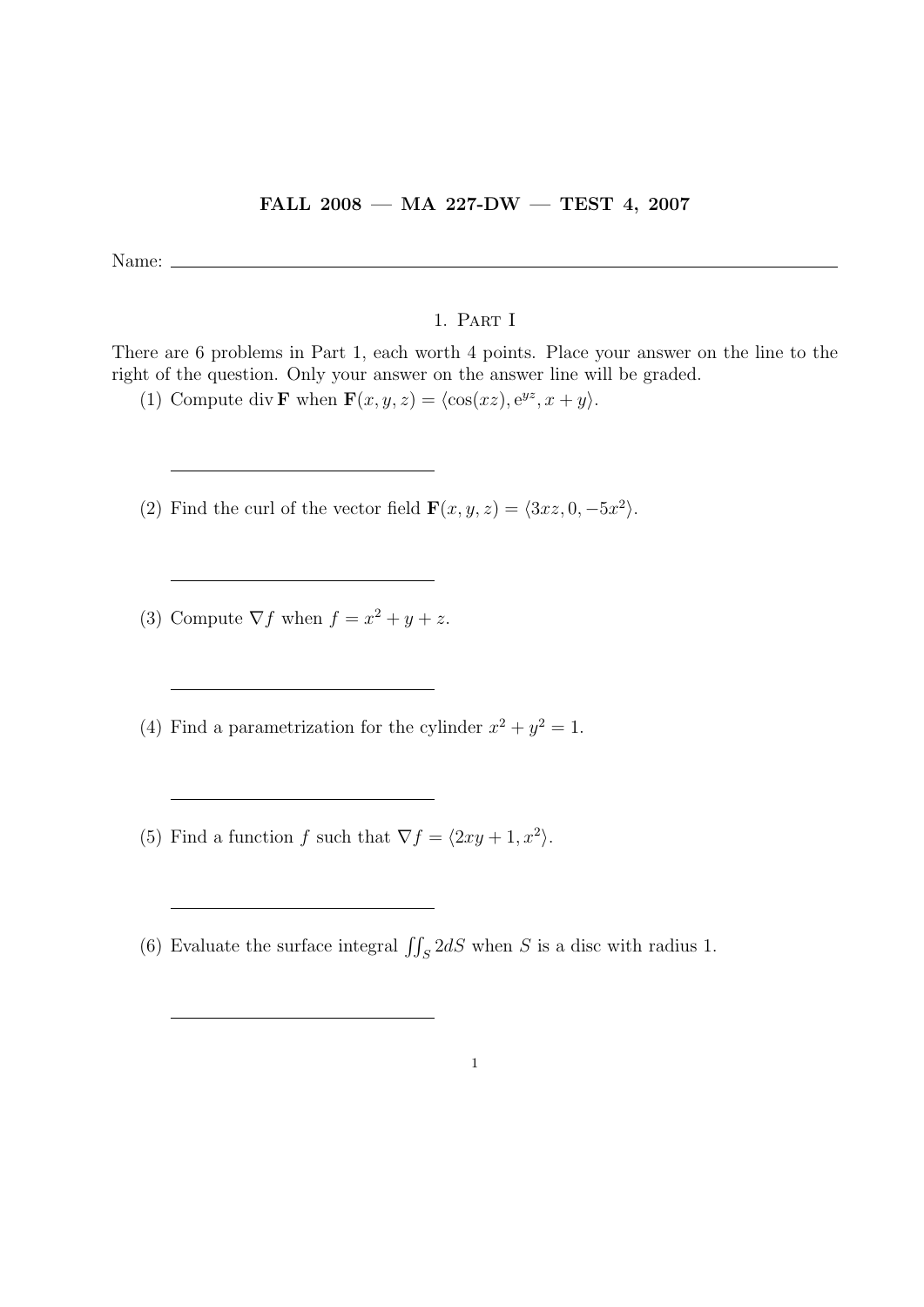## 2. Part II

There are 3 problems in Part 2, each worth 12 points. On Part 2 problems partial credit is awarded where appropriate. Your solution must include enough detail to justify any conclusions you reach in answering the question.

(1) Let C be the circle with radius 1 centered at the origin and oriented counterclockwise. Evaluate

$$
\int_C ydx + xdy
$$

by two methods: directly as a line integral and using Green's Theorem.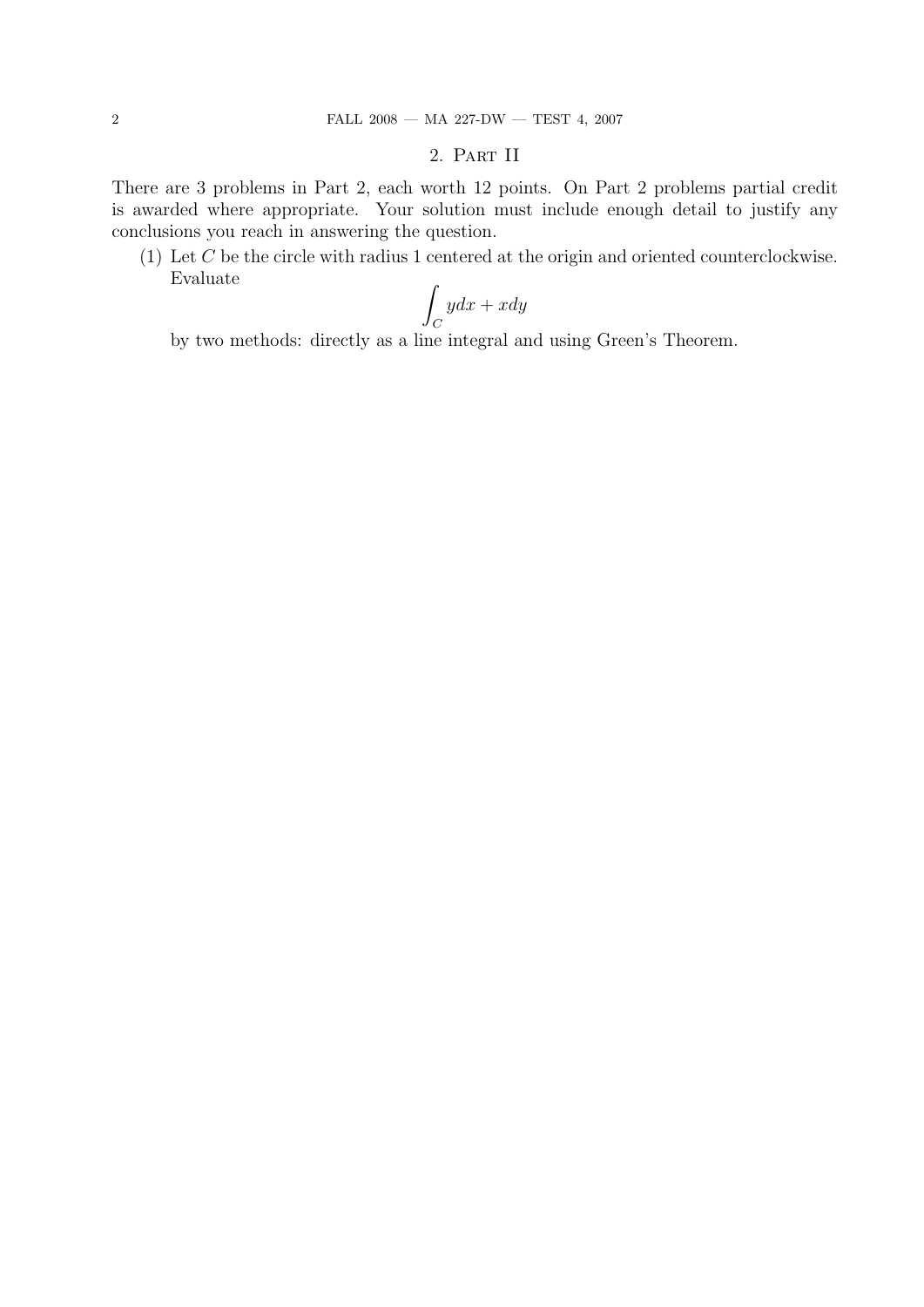(2) Find the flux of the vector field  $F = \langle x, y, 0 \rangle$  through the surface S, which is given by the parametrization  $x = u, y = v, z = 1 - u^2 - v^2$ , with  $u^2 + v^2 \le 1$ . This means you have to evaluate the integral  $\iint_S F \cdot d\mathbf{S}$ .